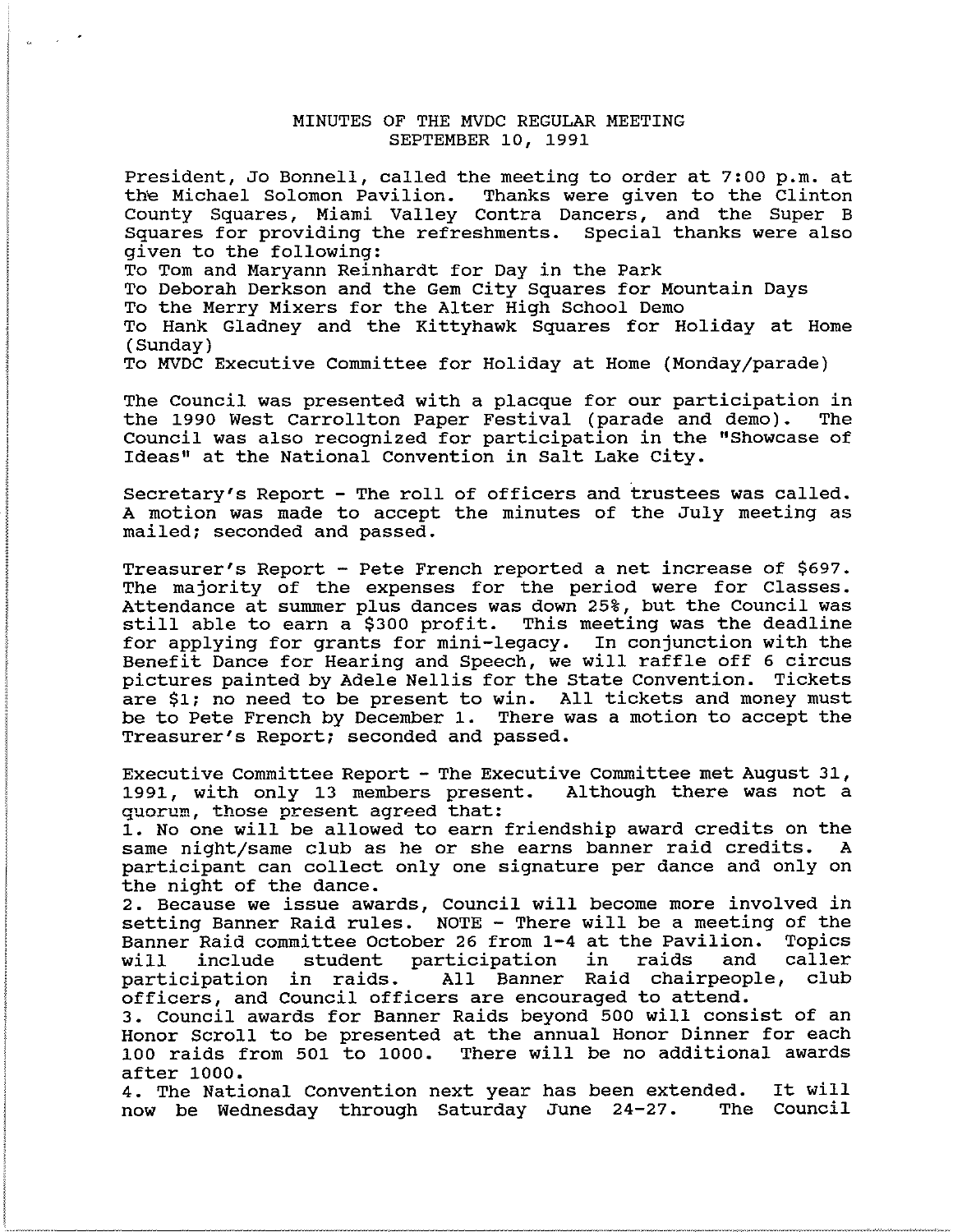recommends that clubs not schedule dances for that week, so as not to compete with the National program. It was also decided that the Council should hold a "Trail End" dance the Monday of that week, at the Pavilion, with a Nationally known caller.

5., The Council will sponsor a training class for officers - current and prospective officers are encouraged to attend.

There was much discussion about limiting dancing during the National Convention, especially given that the dates for National were changed AFTER all publicity had been distributed. There was a motion to modify the recommendation to say no club dances between June 25 and June 27; seconded and passed.

There was a motion to reject the Executive Committee report because the meeting was held without a quorum; seconded and passed.

There was no Trustees report.

Vice President's Report - Fall Dance Classes began this week. The Round dance class is still open - more couples are needed (the class meets Monday evenings from 6:30-8). The squares class has 13 new students and 5 more couples are expected to join the class. Clubs are welcome to send students if their classes have insufficient attendance, but they are asked to send angels as well. During discussion, concerns were expressed about the lack of publicity, advertising, and notice of the classes (especially the round dance class). Members were reminded that the time and day of the class was announced at the July meeting and that clubs must help with publicity. Radio and TV stations were notified, but most elected not to announce the classes as public service elected not to announce the classes as public service announcements.

Constitution Committee Report - The Committee recommended changes to the Constitution to SUbstitute "Benefits" for "special dances and festivals", to indicate that the Council is tax-exempt, to rescind the 1988 amendment and revert back to the old Article VI (officers), and to amend the reinstated Article VI to provide for officers to remain in place until replacements are found (limited to 1 year of carry-over). There was a motion to accept the recommendations; seconded. There was discussion as to whether the continuing of terms of office would yield "unending terms" and about how the nominating committee would be formed and held accountable for providing a slate of officers. The motion to accept the recommendation was passed (by a show of hands vote of  $38 - 12$ ).

The Committee then reviewed the recommended changes to the by-laws. The main changes are to provide staggered terms of office for Trustees, to require bonding of all officers authorized to sign checks, to authorize the distribution of meeting minutes by mail, to remove all references to "Special" dances (per the BMI/ASCAP agreement), to specify regular meetings for the MSP Support Committee, to document the change in the dress standard (allowing prairie skirts), and to breakout special events in which the Council is involved. There was a motion to accept the recommendations; seconded and passed.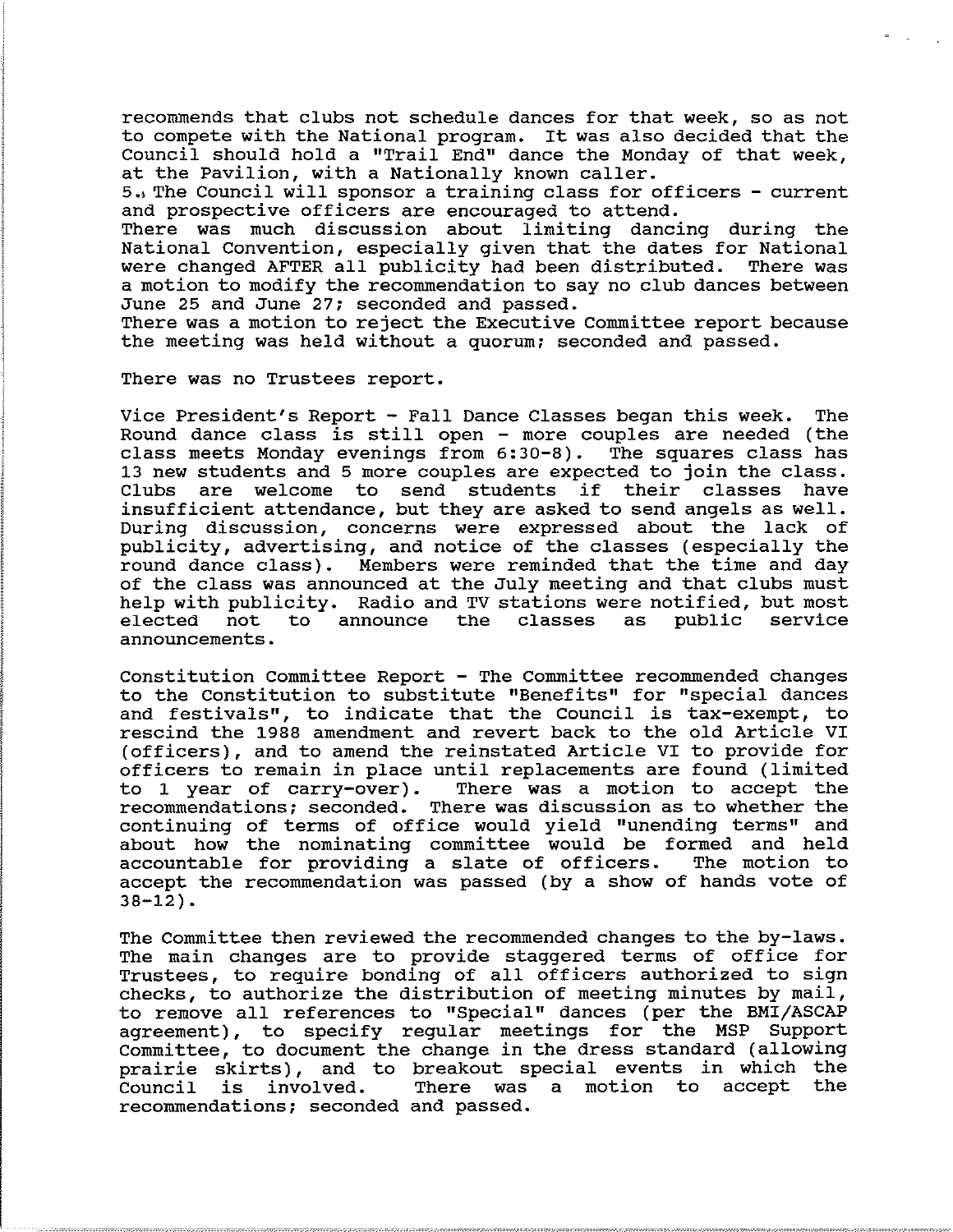Updated copies of the constitution and By-laws will be distributed to all clubs at the November general meeting.

Membership Report - no report.

MSP Support Committee Report - No report.

Club Operations Report - Friendship Badges were distributed to 3 clubs.

Sewing committee - The next clinic will be October 19 from 10-2:30. It will focus on skirts.

Callers Report - There are 2 new members: Dick Loos (from Columbus) and Tom Reinhardt (associate member). The Association asks all clubs to refrain from holding high-low dances until after the first caller dance -the new students aren't quite ready. Also, tapes of the Toledo publicity presentation are still available for \$5.

Tom and Maryann Reinhardt expressed their gratitude to all those who made the Day-in-the-Park program a success.

Publicity Committee Report - Thank-you to all who participated in the many demos in August and September.

Newsletter - Copies were not available in time, but will be distributed to all clubs. This was the deadline for January-June schedules.

Parks & Recreation - The "standing schedule" has been entered into the book for 1992. If you have any additional plans for 1992 and want to reserve the Pavilion, call Sue Wilkinson.

Mini-Legacy - October 5 at the Lenox Inn. Be there.

State Corporation Report - Don Linkous presented the State Corporation a check for \$979.75 from the State Convention. The State Corporation will pay for Honor Couple badges presented at State Conventions. They will also be working with the Grange to sponsor future youth Days at the Ohio State Fair.

Community Relations - We have donated another 93 pounds of food and a check to the emergency resource bank. There is still a great need for baby food and supplies. All Reps are asked to bring a donation to the next Council meeting. Swingin' 8's were thanked<br>for their contribution of \$50 to the Darke County C.A.C. The St. for their contribution of \$50 to the Darke County  $C.A.C.$ Clair Squares are holding a benefit dance November 1. for Habitat for Humanity. The Ambassadors will have an open house at the Moraine Civic Center September 17. The Super Bees held a Back-to-School Benefit to provide supplies for Stevenson School Students.

Old Business - There was a motion to hold a meeting October 26, 1991 to discuss Banner Raid Rules, to have the annual Leadership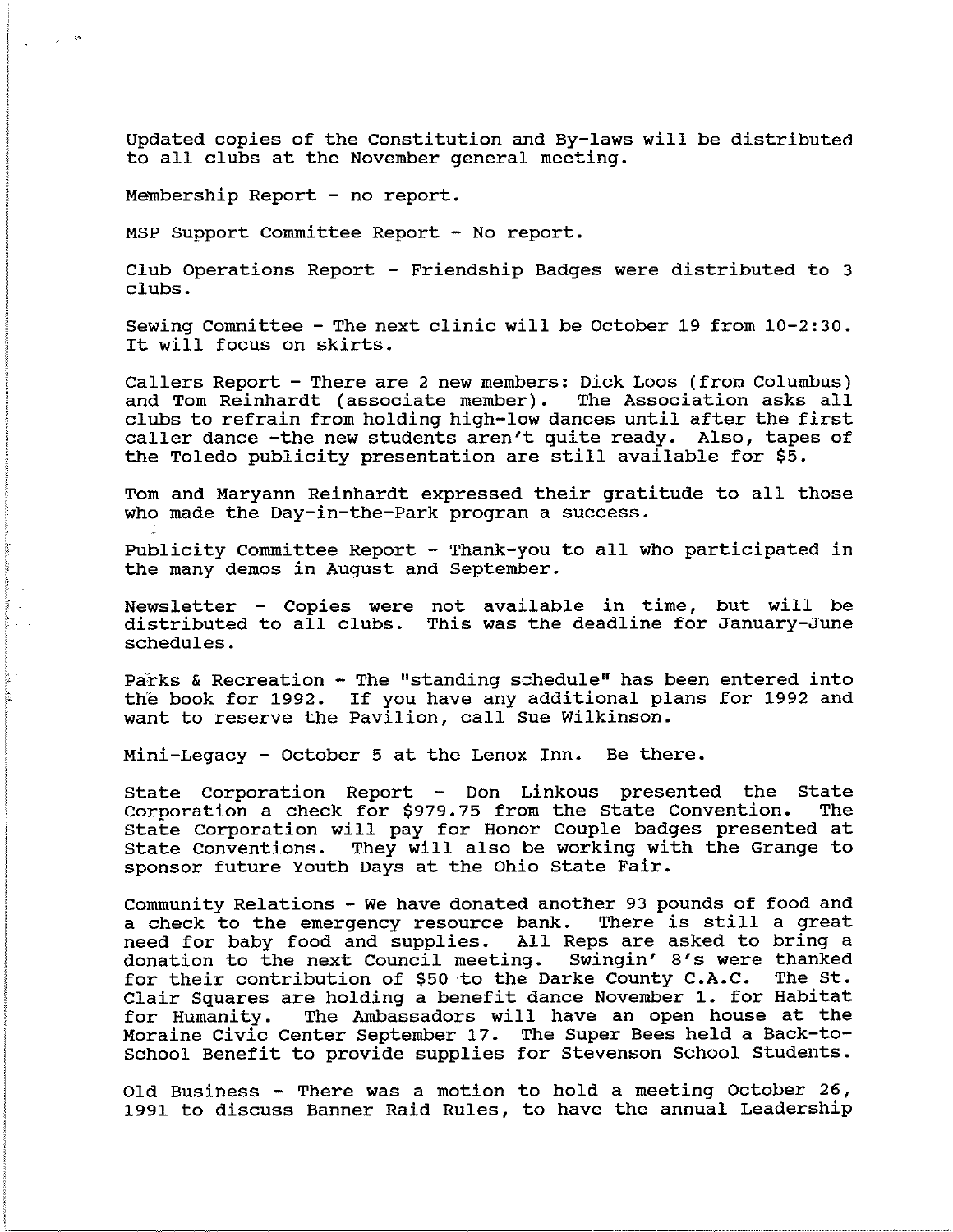Workshop March 22, 1992 and to hold an officers training workshop November 9, 1991; seconded and passed.

There was a motion that the Council host a Trail End Dance June 22, 1992; seconded and passed.

New Business - The honor dinner is September 22; all forms were due tonight. All honor recipients are welcome to attend the dance from 2-5:30. There was a motion that every 100 raids from 501-1000 be honored with a scroll. The motion was amended to also say that there would be no recognition beyond 1000 raids. The motion was seconded and passed.

The Council is looking for someone to chair the benefit dance for Hearing and Speech December 1. There will be advanced dancing from 12-2 that afternoon and floor dancing 2-5:30.

We still need members for the nominating committee - contact Jo Bonnell if interested.

There will be a morning squares class at the Pavilion on Mondays beginning October 7.

The meeting was adjourned at 8:35.

Respectfully submitted,

Lancing Futur

Lorraine Fortner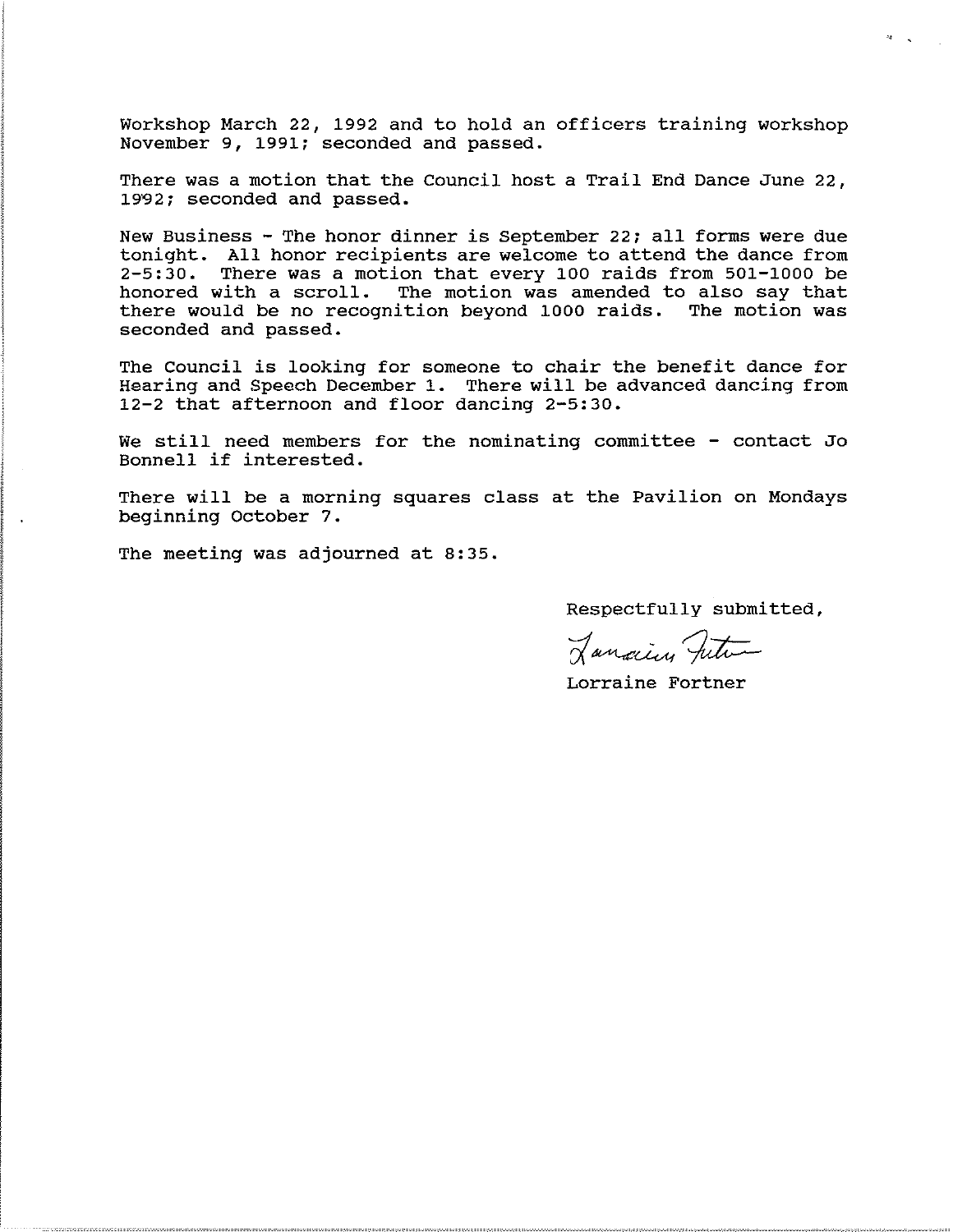## COUNCIL ATTENDANCE - September 10, 1991

| Adventure Squares                     | Joe & Nancy Abell                     | 859-3384    | D?              |
|---------------------------------------|---------------------------------------|-------------|-----------------|
| <b>Buckeye Squares</b>                | <b>Bob Marsh</b>                      | 256-5306    | <b>RHM</b>      |
| Cardinal Squares                      | Nadine Zerkle                         | 964-8730    | z               |
| Center Rounds                         | $\epsilon$<br>Kenn & Mary Carol Meyer | 433-8628    | <b>KRM</b>      |
| Circle Eight Square Dance Club        | Jean Bruce                            | 898-3581    | $\mathbf{L}$    |
| <b>Clinton County Country Squares</b> | Bob & Pat Miles                       | 382-4876    | RHM             |
| Country Cousins                       | Bob & Ruth Rouster                    | 422-1506    | BR              |
| Curli-Q Dance Club                    | David Decker                          | 890-0611    | <b>DD</b>       |
| Date N 8's                            | Glenn Wick                            | 299-5029    | GW              |
| Dayton Clog Dance                     | Bob & Jenny Allen                     | 845-0061    | BA              |
| Dayton Contra Dance Club              | Len Cannell                           | 294-1647    | $\mathbf C$     |
| Dayton Square Dance Club              | Glenn & Davida Dutiel                 | 433-4153    | Gⅅ              |
| Dayton Whirlaways                     | Connie & Ed Hunter                    | 253-4539    | <b>CWH</b>      |
| Double H Squares                      | Opal Wooddell                         | 233-8147    | <b>RSW</b>      |
| E-Z Rounds                            | Dorothy Roasa                         | 885-4428    | JR              |
| Gem City Squares                      | Deborah Derksen                       | 435-7430    | <b>DAD</b>      |
| Golden Squares                        | Marge Floyd                           | 252-3050    | MF              |
| Good Times                            | Barbara Jobe                          | 322-3919    |                 |
| <b>Grand Squares</b>                  | Susan Decker                          | 890-0611    | SD              |
| Honey Bee Squares                     | Robert & Adelheid Price               | 874-3782    | RDP             |
| Just-A-Mere Squares                   | Gordon & Phyllis Stephens             | 836-2251    | MV.             |
| Kittyhawk Squares                     | Hank & Liz Gladney                    | 429-0325    | <b>L&amp;HG</b> |
| Lake Choctaw Twirlers                 | John & Virginia Sesslar               | 462-8803    | AR              |
| Lewisburg Promenaders                 | John & Shirley Hickle                 | 962-4164    | J&SH            |
| Matinee Mainstreamers                 | Marguerite Frederick                  | 299-8025    | MF              |
| Merry Mixers                          | George Bains                          | 299-9733    | $\overline{CB}$ |
| Miami Valley Callers' Association     | John & Gay Chevalier                  | 275-7694    | JRC             |
| Miami Valley Folk Dancers             | Lorraine Fortner                      | 435-7630    | LF              |
| Miami Valley Round Dance Club         | Merle & Evelyn Steiner                | 275-1727    | R <sub>2</sub>  |
| Miami Valley Singles                  | Jean Aills                            | 890-3483    | <b>JKA</b>      |
| National Carousel #114                | Mady & George D'Aloiso                | 848-4820    | <b>GD</b>       |
| Ohio Valley Clogging Club             | Bobbie & Dewey Paul                   | 298-3504    | <b>RDP</b>      |
| Open Squares                          | <b>Bob Frederick</b>                  | 299-8025    | BF              |
| Piqua Square Dance Club               | Robert & Joy Scheer                   | 773-7872    | JS              |
| Rounds by Jobe                        | Chuck Jobe                            | 322-3919    |                 |
| S'Allemande Square Dance Club         | Chuck & Corrine Starkey               | 399-2648    | $C\&CS$         |
| Shooting Stars                        | Jim & Gloria Hayes                    | 323-3374    | <b>JCH</b>      |
| Silver Squares                        | Eileen Robinson                       | 279-0945    | ER              |
| Springfield Road Runners              | Barbe & John Cook                     | 435-9708    | B&JC            |
| Squares A Go-Go                       | Clarita Maples                        | 277-7477    | CM              |
| St. Clair Squares                     | Stefanie Price                        | 456-1334    | SP              |
| Super B Squares                       | Tom & Barb Dieterle                   | 298-1684    | T&BD            |
| Swinging 8's                          | Don & Carol Rank                      | 548-7506    | L&SS            |
| Swings 'N Things                      | Mona Cannell                          | 294-1647    | MAC             |
| Twin Base Squares                     | Gene Rahrig or Betty Betscher         | 864-7411(G) | BB & GR         |
| Two By Four Square Dance Club         | Quinter Hoover                        | 299-9597    | QAH             |
| Vandalia Round Dance Club             | John Roasa                            | 885-4428    | $_{\rm HB}$     |
| <b>Washington Squares</b>             | Betty & Jack Baker                    | 434-9501    | JB              |
| Wheeler Dealers                       | Imogene Fletcher                      | 433-1541    | $_{\rm I\!F}$   |
| <b>Wright Patters</b>                 | Bob & Theresa Curtner                 | 429-4165    | <b>TC</b>       |
| Xenia Hospitality Squares             | Jack & Mildred Huffman                | 372-2773    | ЛH              |
| Yellow Springs Yellow Rockers         | Bob & Sara Rowlinson                  | 767-1679    | RBR             |
|                                       |                                       |             |                 |